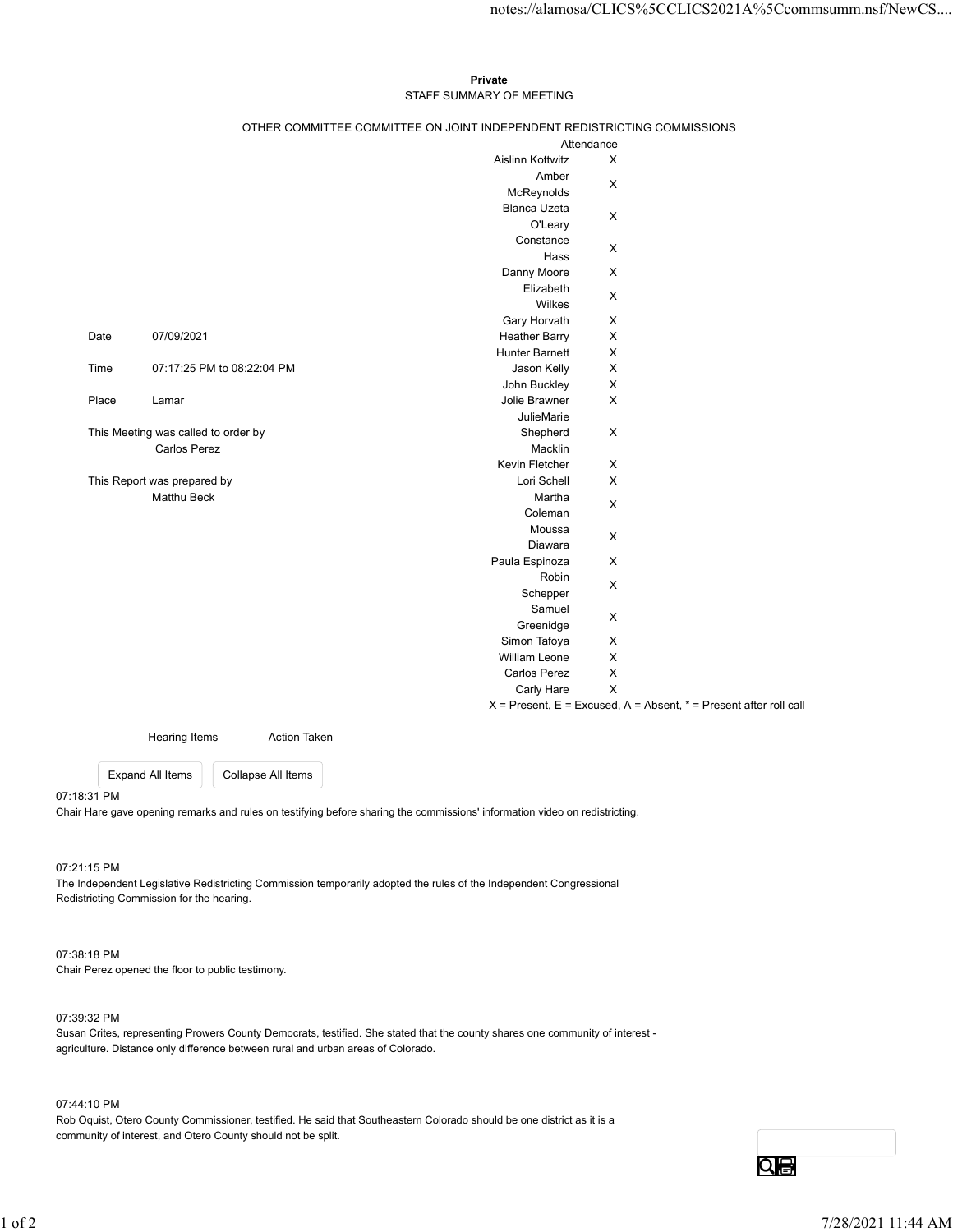#### 07:46:01 PM

Bob Seay, representing self, testified. He argued that elected officials represent people, not plots of land.

#### 07:49:34 PM

Mr. James Bullock, representing self, testified. He stated that the commission is committing many of the same mistakes made in 2000 and that Otero and Crowley county being included in Arkansas Valley district is essential.

#### 07:53:06 PM

Dr. Victoria Marquesen, representing self, testified. She stated that she is part of group that proposed a district in Southern Colorado based around a common interest in water and that not all rural areas are the same.

#### 07:56:11 PM

Ms. Carole Partin, representing self, testified. She shared that she is one of the authors of the Southern Colorado river basin district design. She stated that in Southern Colorado water is life and that 3 distinct basins form a community of interest.

#### 07:59:08 PM

Mr. John Singletary, representing self, testified. He stated that water pipeline projects in Pueblo are important and that the area needs a representative that will oversee things. He also stressed the importance of cattle in Colorado.

#### 08:03:01 PM

John Stulp, former county commissioner, representing self, testified. He shared that his family has had six generations in agrilculture. He then stated the need for better balanced political districts as competition will bring out the best candidates. He stated the area needs representation that understands we are moving into a new energy economy.

#### 08:06:45 PM

Mr. Jack Johnston, representing Southeast Colorado Power Assoc. & SECOM, testified. He stated that they are not fond of splits to the lower Arkansas Valley. He provided a handout (Attachment A) with their suggestions

#### 08:12:48 PM

Mr. James Rizzuto, former state senator, representing self, testified. He shared his thoughts and offered materials (Attachment B) on a proposed State House District for Southern Colorado.

#### 08:17:03 PM

Brad Young, former state representative, representing self, testified. He expressed support for prior testimony about common interests between Southeast and Southern Colorado.

08:22:04 PM The committee adjourned.  $\frac{1}{PA}$  The committee adjourned.<br>  $\frac{1}{PA}$   $\frac{1}{2}$   $\frac{1}{2}$   $\frac{1}{2}$   $\frac{1}{2}$   $\frac{1}{2}$   $\frac{1}{2}$   $\frac{1}{2}$   $\frac{1}{2}$   $\frac{1}{2}$   $\frac{1}{2}$   $\frac{1}{2}$   $\frac{1}{2}$   $\frac{1}{2}$   $\frac{1}{2}$   $\frac{1}{2}$   $\frac{1}{2}$   $\frac{1}{2}$   $\frac{1$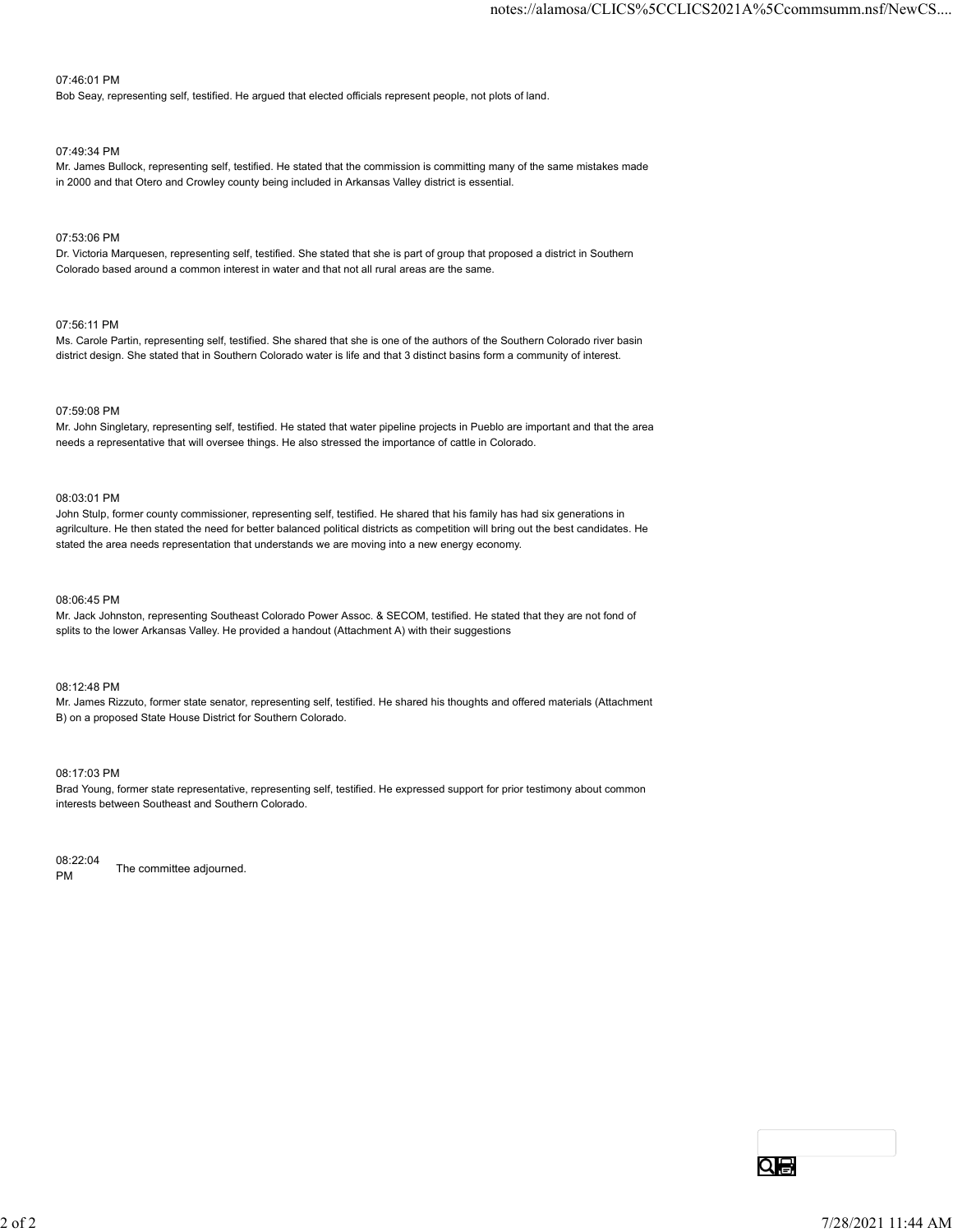

Step 4:Add Washington County to HD 65 and adjust deviation as necessary. Because there are multiple districts in Weld and Aurora, this should be simple within the allowable deviation.



This also reduces a split to the City of Aurora.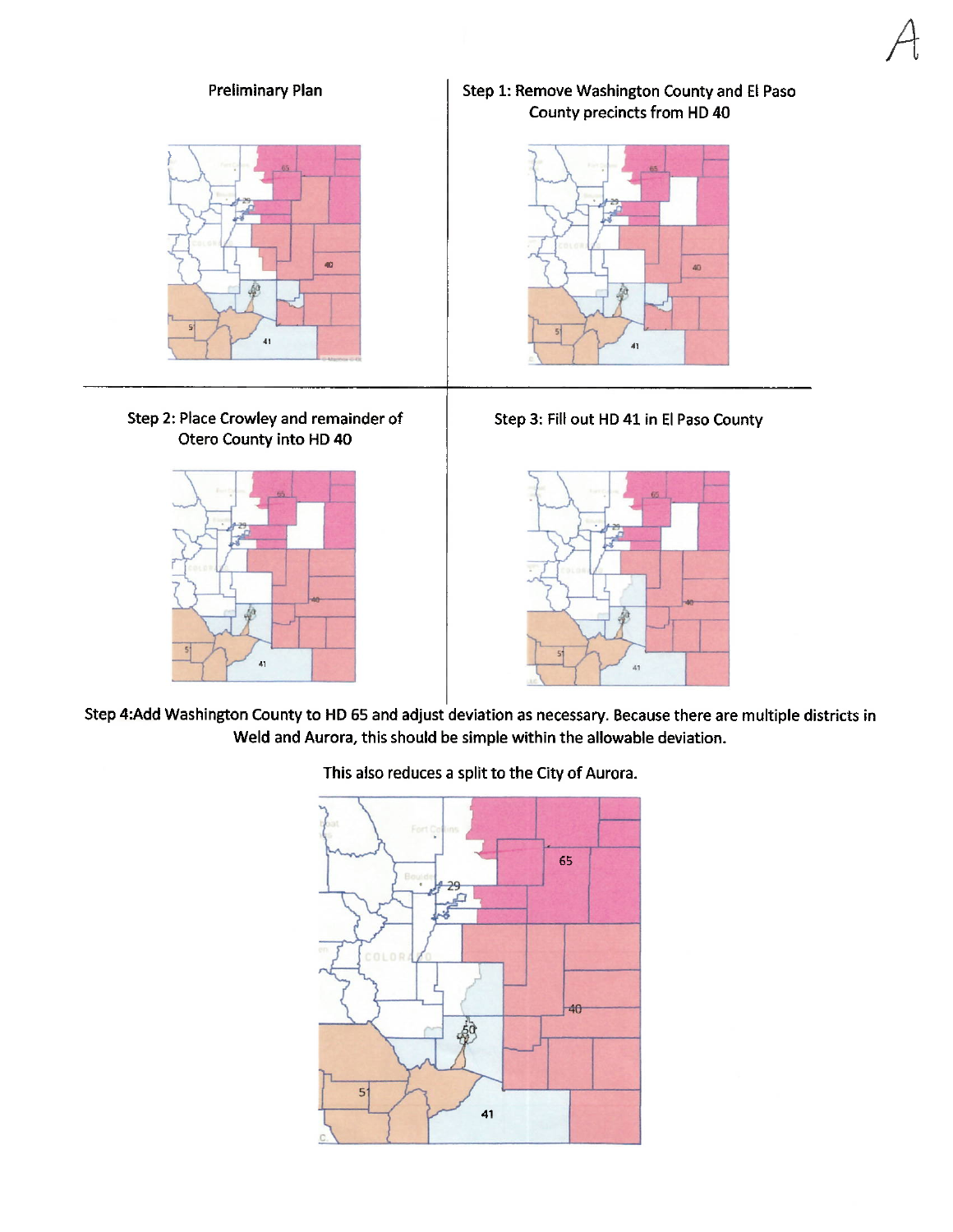# Proposed Legislative House District for Southern Colorado



### Lower Arkansas River Valley

| Baca     | 3581(4%)                  |                                         |
|----------|---------------------------|-----------------------------------------|
| Bent     | 5577 (6.3%)               |                                         |
| Crowley  | 6061 (6.8%)               |                                         |
| Kiowa    | 1406 (1.6%)               |                                         |
|          | Las Animas. 14506 (16.4%) |                                         |
| Otero.   | 18278 (20.6%)             |                                         |
| Prowers. | 12172 (13.7%)             |                                         |
| Pueblo.  | 27019 (30.5%)             | (Eastern/Mesa Portion of Pueblo County) |
|          |                           |                                         |
|          | 88600                     |                                         |

### Lower Arkansas River Valley and Eastern Pueblo County:

- Agricultural is the predominant industry in this area as both farming and ranching are integral to this area.
- Area is made up of small communities without a particular town being dominant.
- The major water rights are held in this quadrant of the state with the main river that serves the area being the Arkansas. This area and the people are involved in ensuring that Colorado is compliant with the Colorado/Kansas Arkansas River Compact.
- The Arkansas River Conduit which has been funded in part by the federal government will provide clean water to everyone in eastern Pueblo County and the rest of the counties in the district.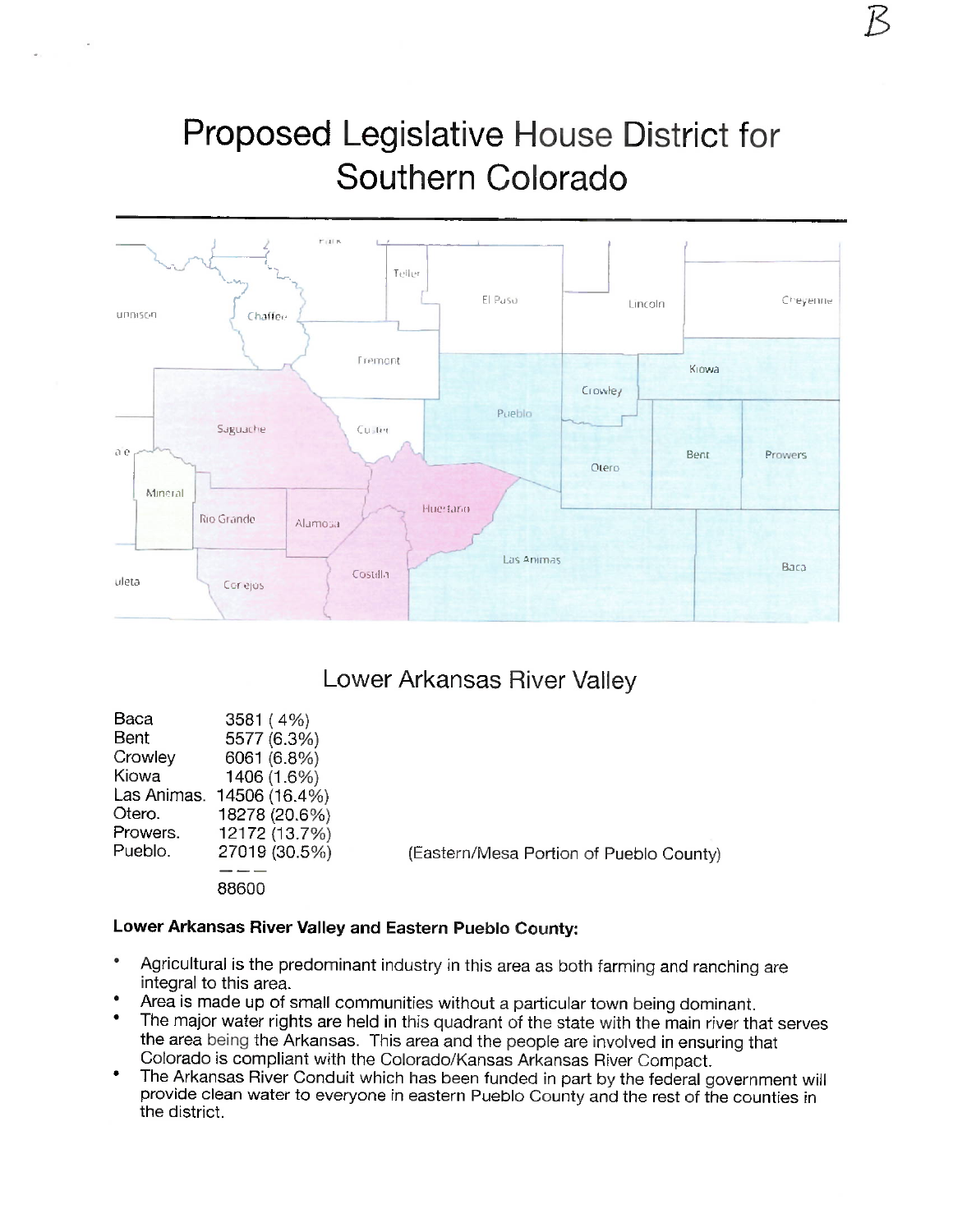- Three Community Colleges are in this district. They share services as well as staff to meet their mission and provide services to students.
- Two of the states only private prisons are in the area.
- These counties have developed partnerships to address issues such as: Economic Development, Community Development, Water Resource Management and Workforce Development.
- These counties for the most part share Enterprise Zone Administration.
- These counties provide Primary Health Care and network with the hospitals in Pueblo for other types of care.

## San Luis Valley District Plus Huerfano

| Alamosa  | 16233 (18.3%)             |                                              |
|----------|---------------------------|----------------------------------------------|
| Conejos  | 8205 (9.3%)               |                                              |
| Costilla | 3887 (4.4%)               |                                              |
| Huerfano | 6897 (7.8%)               |                                              |
|          | Rio Grande. 11267 (12.7%) |                                              |
| Saguache | 6824 (7.7%)               |                                              |
| Pueblo   | 35287 (39.8%)             | (Southern and Part of Western Pueblo County) |

88600

### San Luis Valley and Huerfano County: (Southern/Western Pueblo County)

- Agriculturally based with farming being the predominant industry along with light manufacturing. Tourism is also becoming more important and a focus of the counties in this district.
- District made up of small communities.
- Similar cultures with some of the oldest communities in the state.
- Shared Higher Education services between Adams State University and the branch campus of Trinidad State Junior College located in Alamosa.
- $\bullet$ Counties partner to provide economic development, workforce development and judicial services to the area.
- $\bullet$ Mineral County (Highlighted in green) could go with this district as it is often considered part of the San Luis Valley.

### **Upper Arkansas Valley District**

| 20356 (23%)   |
|---------------|
| 5068 (5.7%)   |
| 47839 (54%)   |
| 15337 (17.3%) |
|               |

(Pueblo West/Western/Northern Pueblo County)

88600

### Upper Arkansas River Valley: (Western Pueblo County)